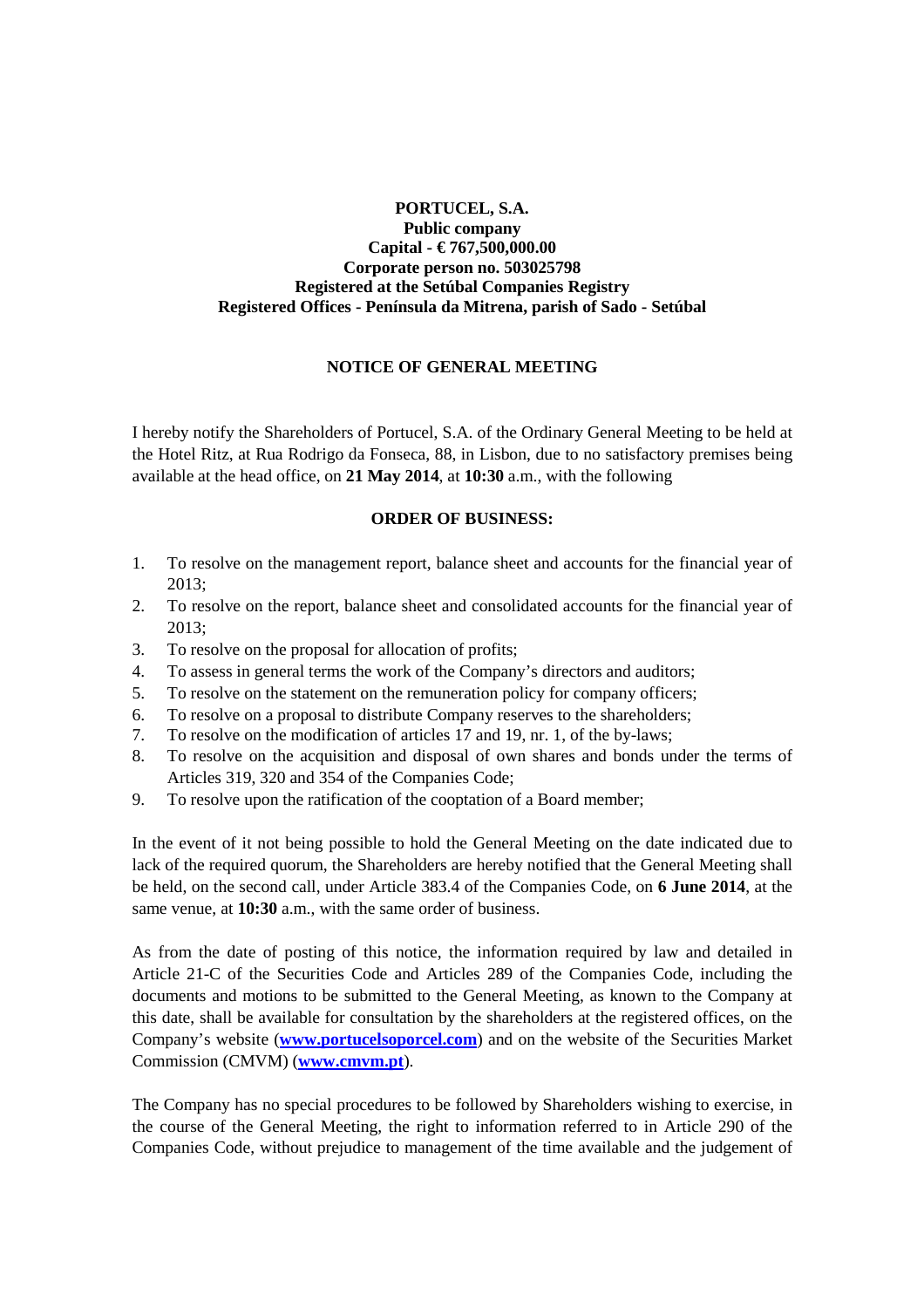the Chairman of the General Meeting, in the exercise of his due powers, as to the proportionality of the information requested.

In addition to the company officers and the common representative of the bondholders, attendance and participation at the General Meeting is open only to Shareholders who, individually or in groups formed in accordance with the law, possess a minimum of 1000 (one thousand) shares, which quantity corresponds to 1 (one) vote.

Attendance of the General Meeting is conditional on presentation of proof of standing as shareholder with voting rights by 00:00 hours (GMT) on **14 May 2014**, referred to below as the **Registration Date**, corresponding to the  $5<sup>th</sup>$  trading day prior to the holding of the General Meeting.

Shareholders wishing to take part in the General Meeting shall give notice of such intention to the Chairman of the General Meeting and to the Financial Intermediary with whom they have the account containing the relevant shares, and such notice must be received, at the latest, by 23:59 hours (GMT) on **13 May 2014**. To this end, the Shareholders may use the forms available at the registered offices and on the Company's website (www.portucelsoporcel.com); the notice addressed to the Chairman of the General Meeting may be sent by email to antonio.alves@portucelsoporcel.com.

The Financial Intermediary who has been informed of the Shareholder's intention to attend the General Meeting shall notify the Chairman of the General Meeting of the number of shares registered in the name of such Shareholder, with reference to the Registration Date, and this information must be received, at the latest, by 23:59 hours (GMT) on **14 May 2014**; the notice in question may also be sent by email to antonio.alves@portucelsoporcel.com.

The right to attend and vote at the General Meeting is not prejudiced by the transfer of shares subsequent to the Registration Date, and is also not conditional on the blocking of the shares between the Registration Date and the date of the General Meeting.

Shareholders who, having given notice of their intention of attending the General Meeting, subsequently transfer the ownership of shares during the period between the Registration Date and the end of the General Meeting, shall give immediate notice of such transfer to the Chairman of the General Meeting and the Securities Market Commission; the notice addressed to the Chairman of the General Meeting may be sent by email to antonio.alves@portucelsoporcel.com.

Shareholders who, on a professional basis, hold shares in their own name but on behalf of clients and who wish to cast votes for and against the same motion, in addition to giving notice of their intention to attend the General Meeting and to the sending, by their Financial Intermediary, of the information on the number of shares registered in their client's name, shall submit to the Chairman of the General Meeting, by 23:59 hours (GMT) on **14 May 2014**, using sufficient and proportional evidence, (i) information identifying each client and the number of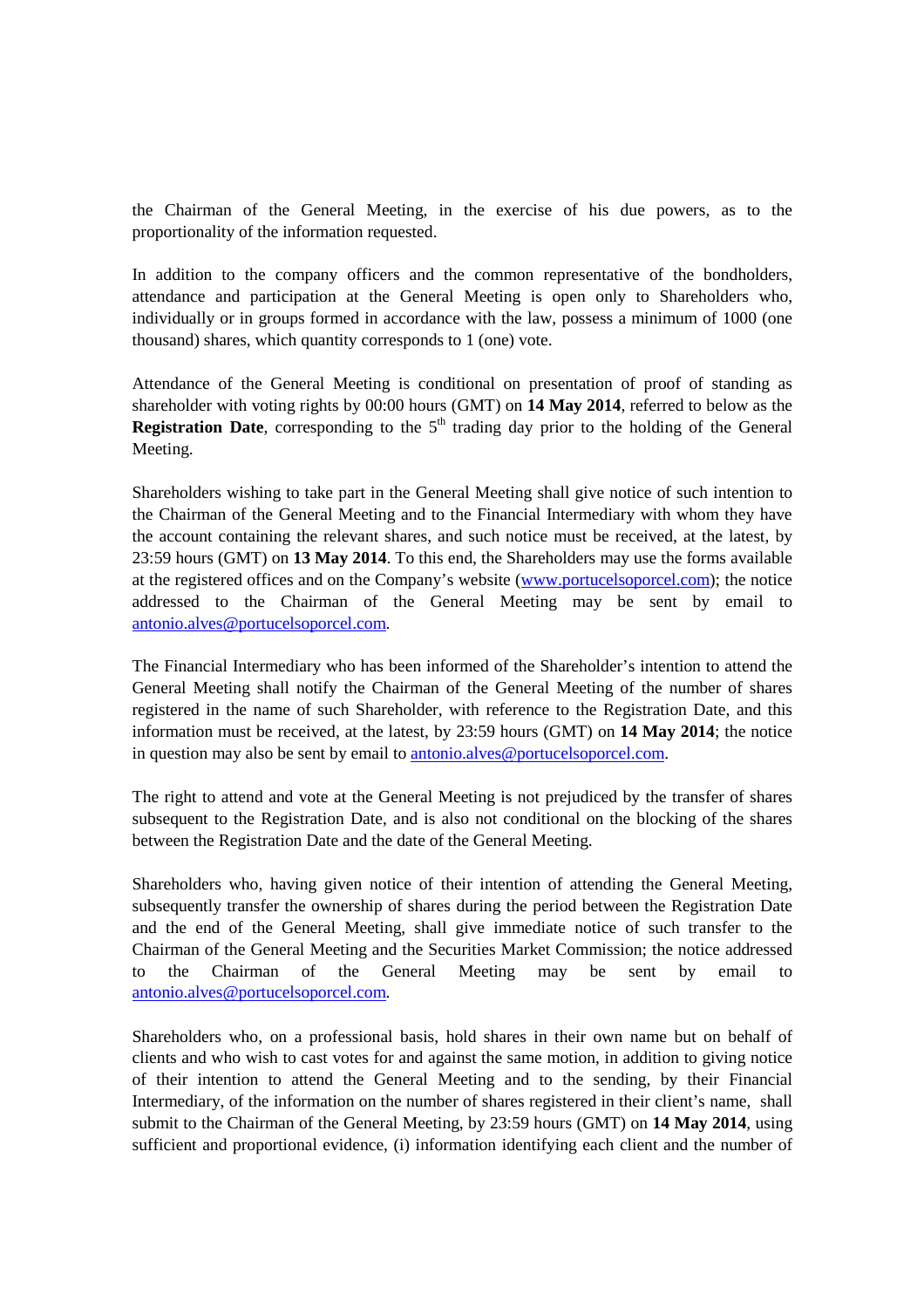shares carrying votes to be cast on their account and, also (ii) the specific voting instructions for each item on the order of business as issued by each client.

Shareholders may appoint proxies for the General Meeting, at their discretion, and may to this end use the proxy form available from the Company's website (www.portucelsoporcel.com) or on request from the registered offices.

Without prejudice to the rule on the unity of votes established in Article 385 of the Companies Code, any Shareholder may appoint different proxies for shares held in different securities accounts.

Proxy letters from individual shareholders and documents appointing the representatives of corporate shareholders shall be delivered to the Chairman of the General Meeting so as to be received by **16 May 2014**, and may also be sent by email to antonio.alves@portucelsoporcel.com.

Postal votes may be cast as follows:

- Shareholders wishing to cast postal votes shall address a letter to the Chairman of the General Meeting, at the registered offices, containing a sealed envelope for each item on the order of business on which they wish to vote, indicating on each envelope that it contains a postal vote, with reference to the General Meeting and the item on the order of business to which it refers; inside each envelope the shareholder shall declare his vote, namely by taking a position on any motions tabled in advance of the General Meeting. Each voting declaration shall be signed, and the signature notarized or otherwise authenticated by legal means deemed to be equivalent.
- Postal votes shall only be considered if the shareholders casting them provide evidence of their standing as shareholders, in accordance with the general rules.
- Postal votes shall only be considered when received up to the day preceding the meeting, inclusive.
- The Company Secretary shall organize postal voting, and in particular:
	- o Open votes;
	- o Verify the number of shareholders and the number of votes cast by each voter;
	- o Verify the authenticity of the votes;
	- o Assure the confidentiality of the votes up to the start of voting on the item on the order of business to which they relate.

The following may be obtained from the company's website (**www.portucelsoporcel.com**):

- 1. Proxy forms; and
- 2. Postal voting forms.

3. The information and the preparatory documents of the General Meeting regarding to items on the Orders of Business (namely, those detailed in paragraphs 1 and 2 of Article 289 of the